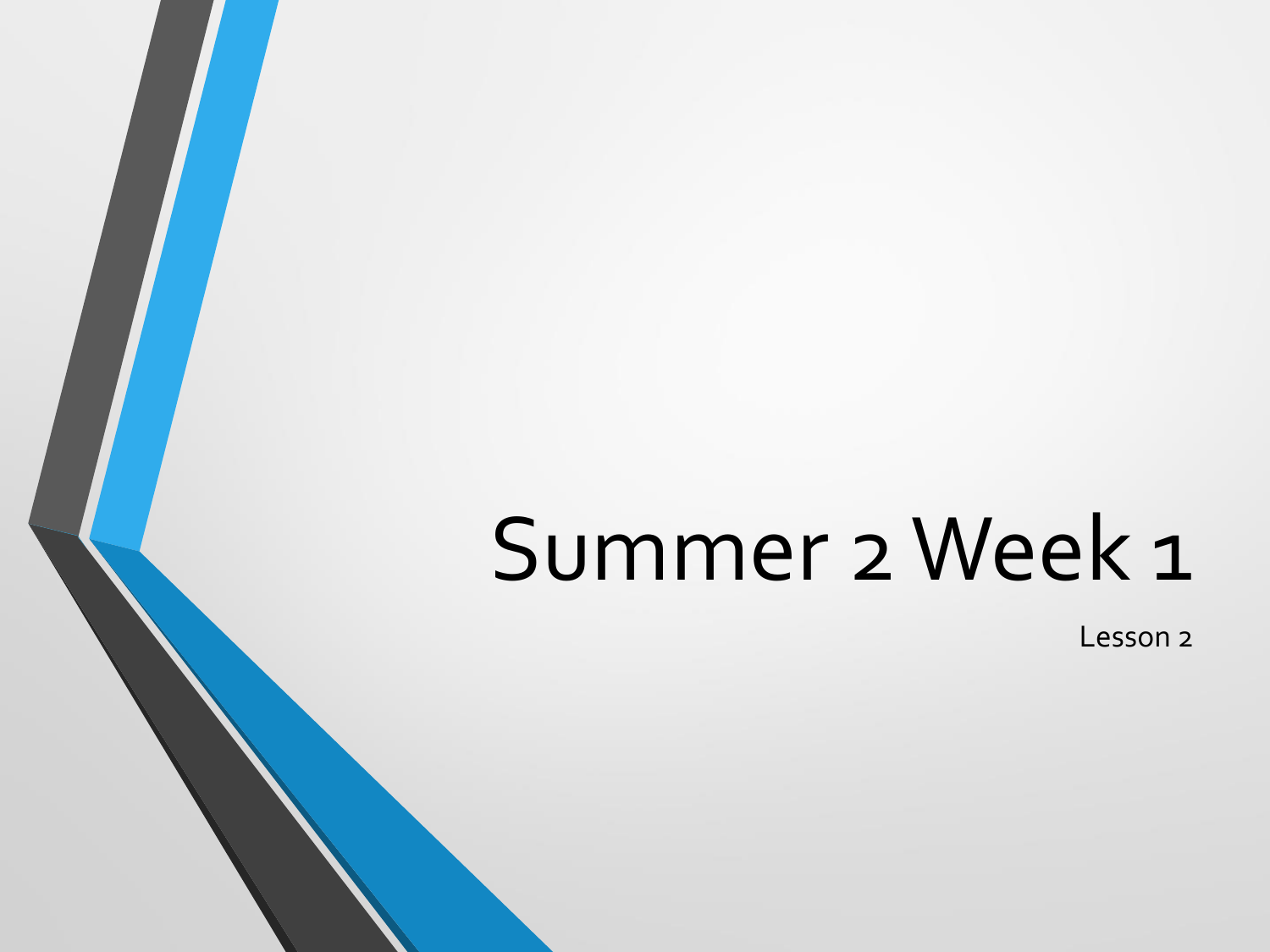### **Starter**

How much can you remember about shapes from year 3.

Draw and name a 2D shape that has:

- 4 sides
- Equal sides
- A right angle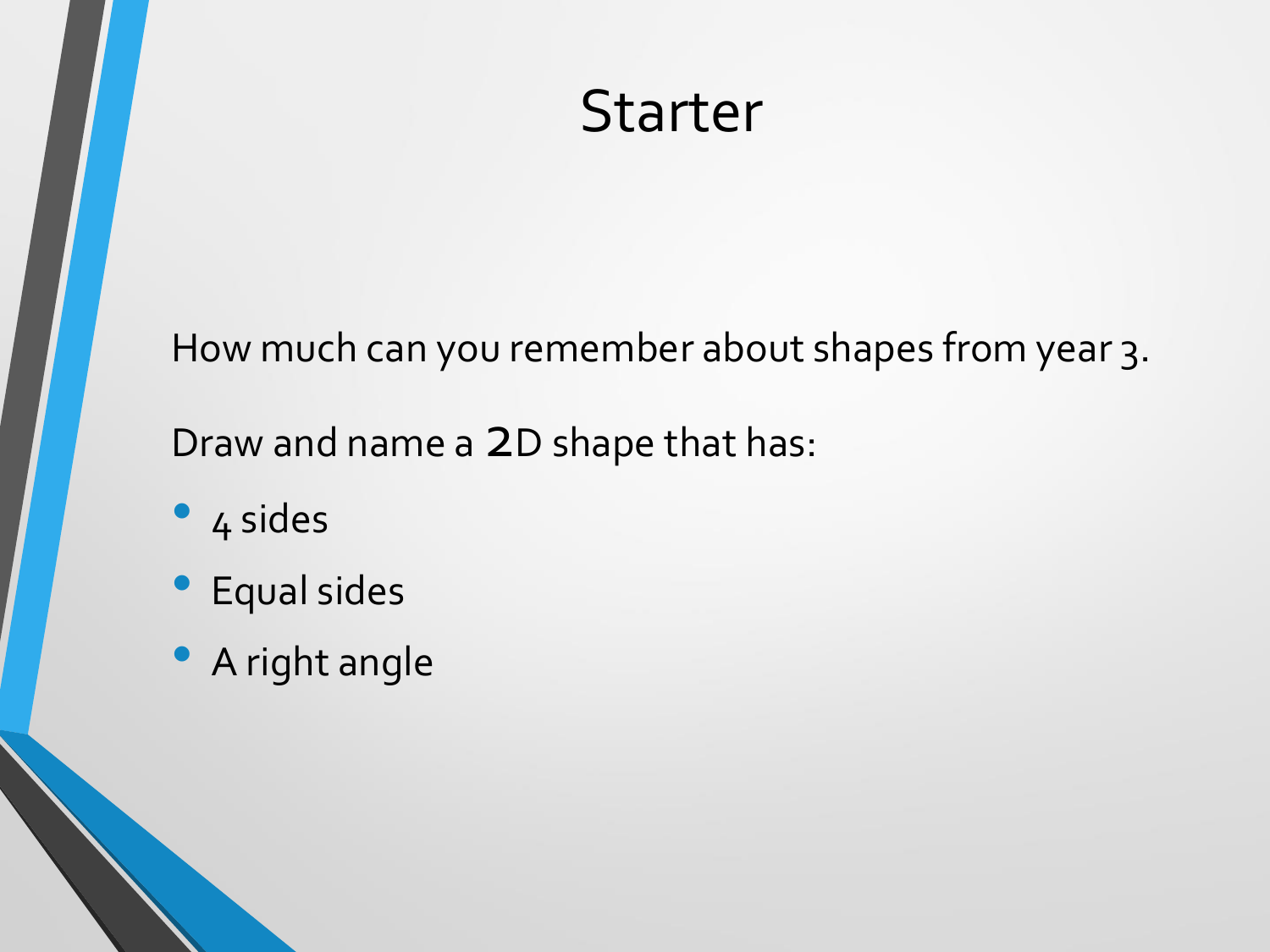#### <mark>ॴॴॴॴॴॴॴॴॴॴॴ</mark>

### **Learning Question:**

How can I identify and compare different quadrilateral properties?

#### **Success Criteria:**

- I know the names and properties of different quadrilaterals.
- I can compare quadrilaterals based on their mathematical properties.
- I can classify quadrilaterals based on their mathematical properties.

## Vocabulary

- Quadrilaterals
- **Square**
- **Rectangle**
- Parallelogram
- Rhombus
- **Trapezium**
- Kite
- Parallel lines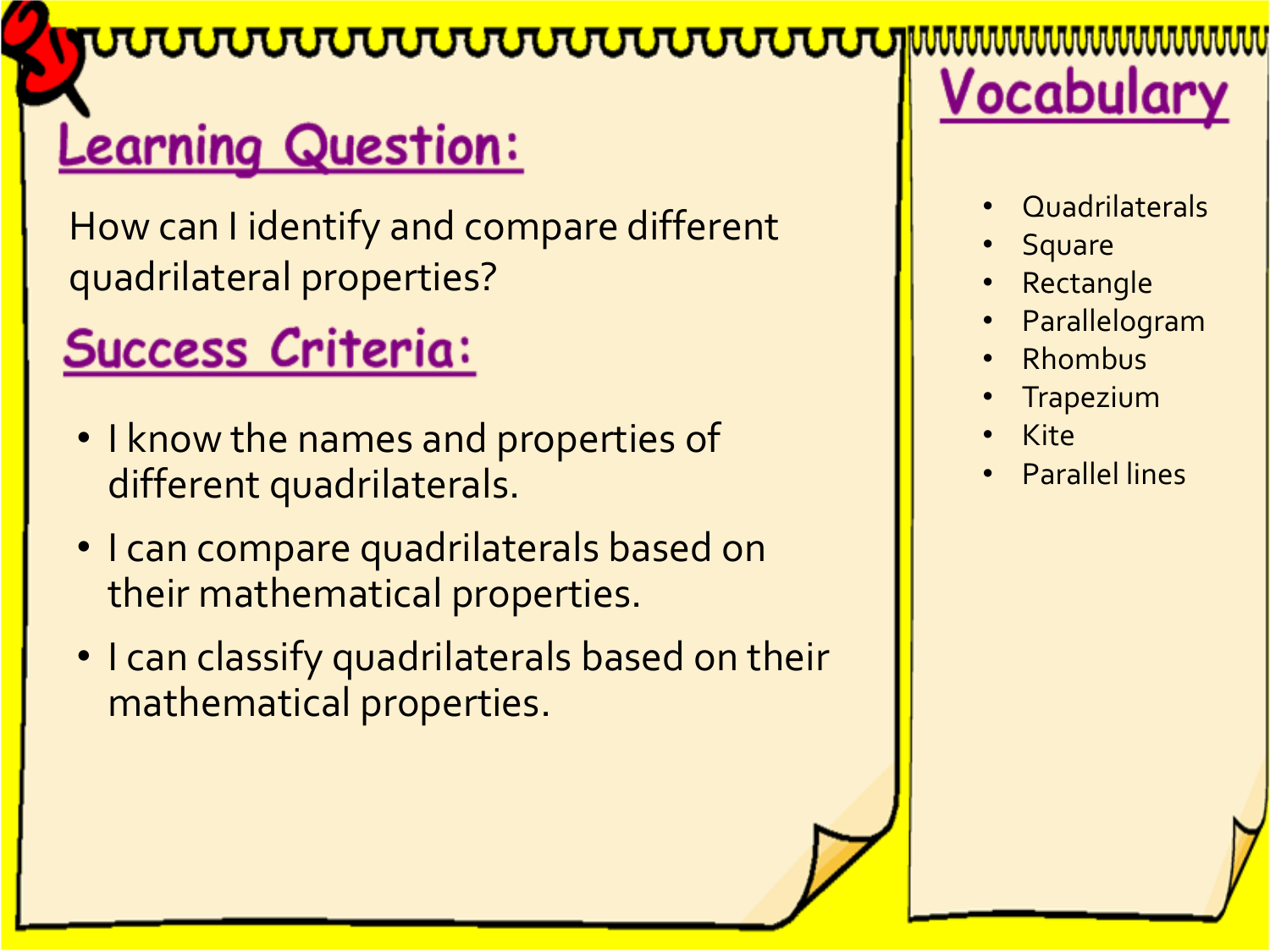

Can you name these quadrilaterals? How are these quadrilaterals different? How are they the same?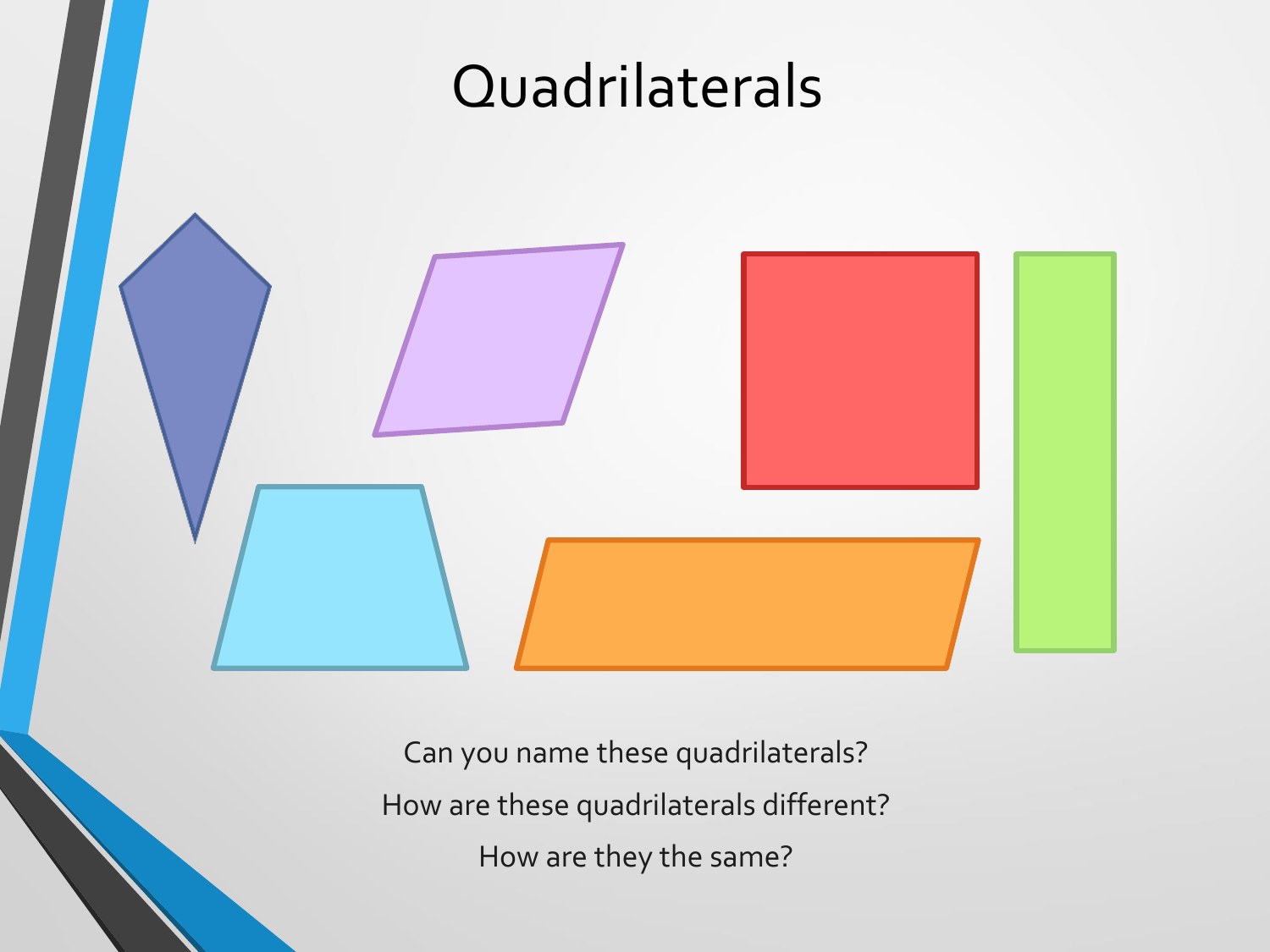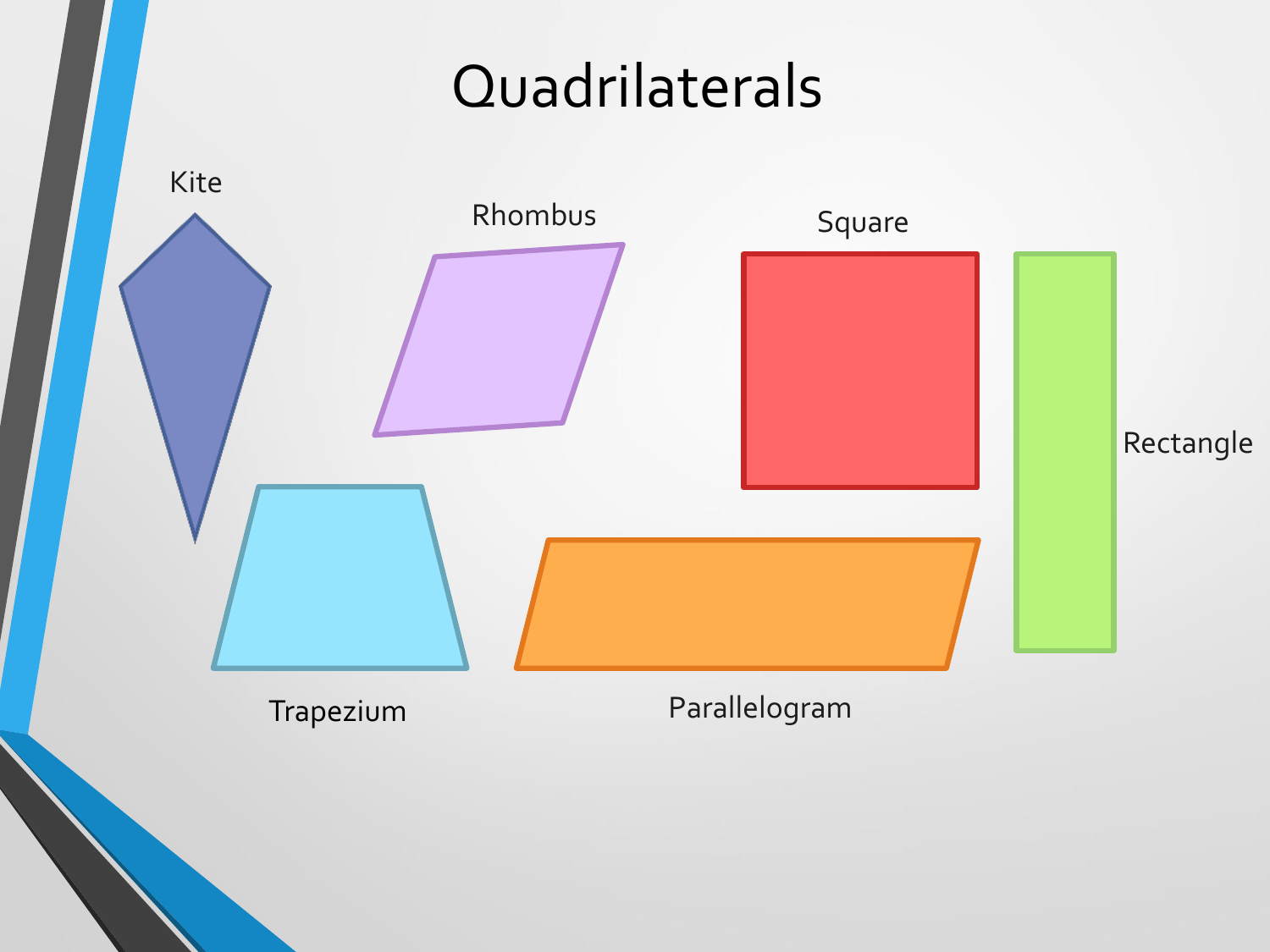



These shapes are all quadrilaterals.

All quadrilaterals have  $\blacktriangle$  straight sides and  $\blacktriangle$  vertices (corners).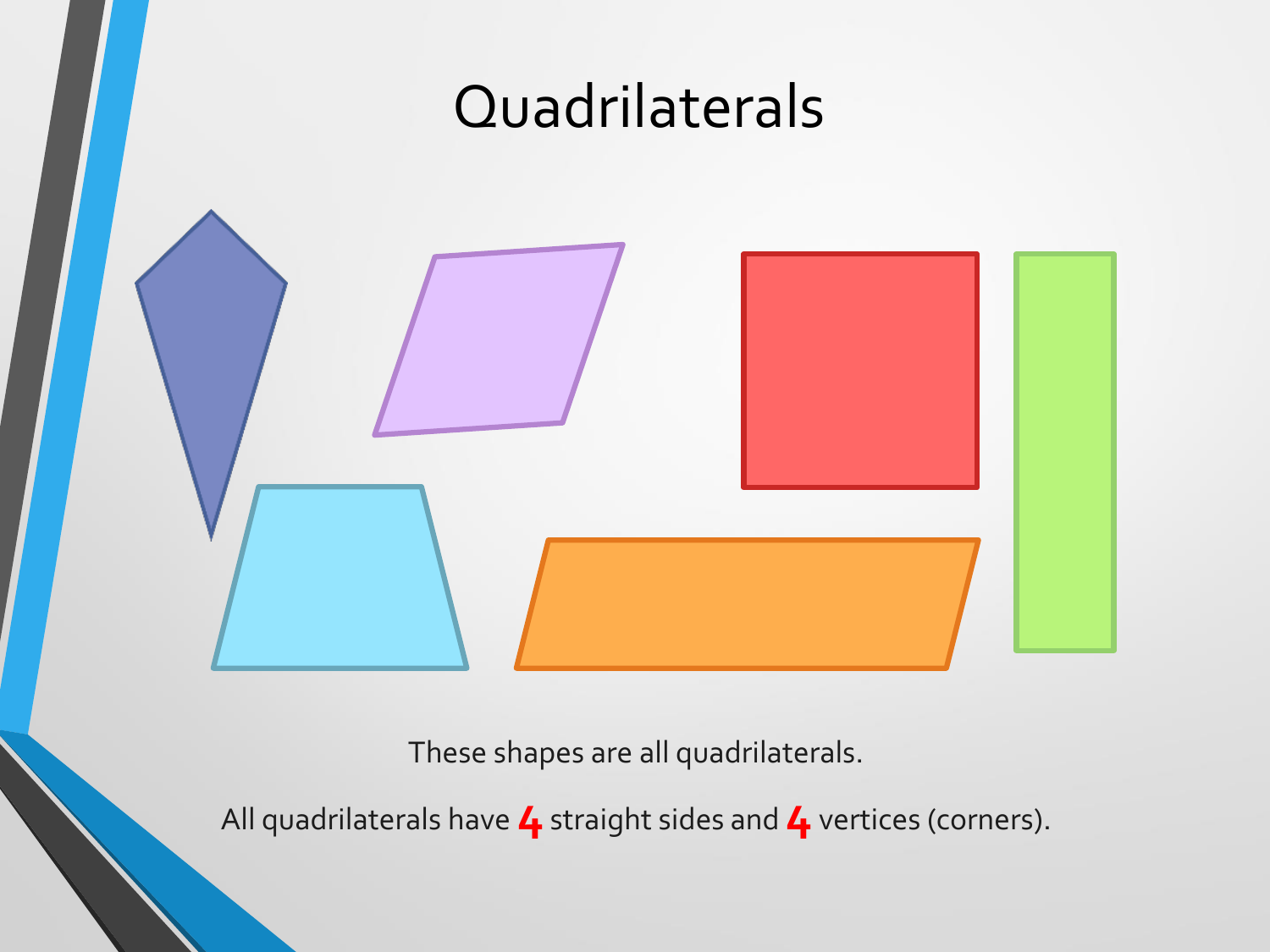This is a square. A square is a regular quadrilateral. It has 4 equal parallel sides and 4 right angles.

- 4 equal parallel sides
- 4 right angles (90˚)

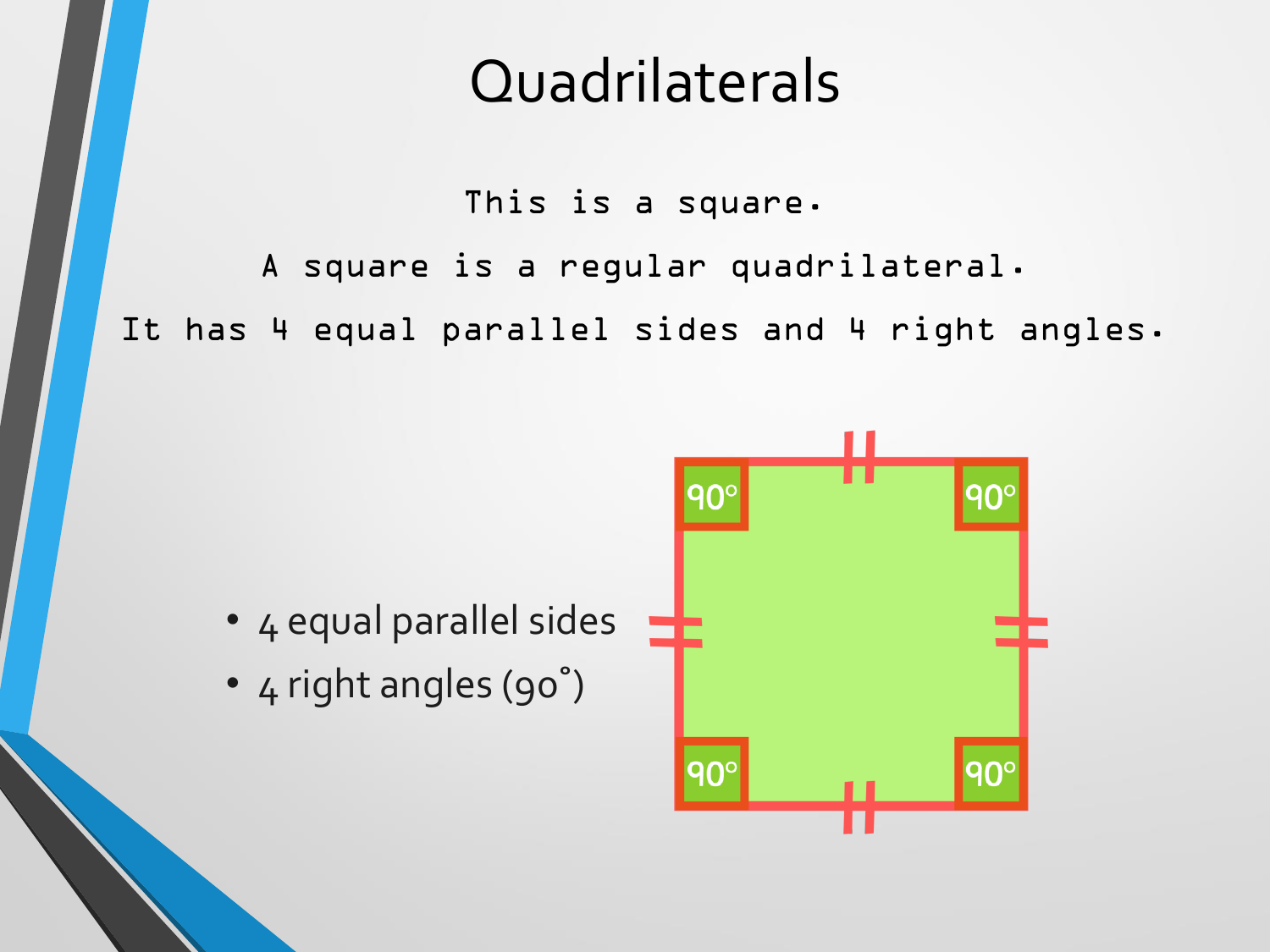This is a rectangle.

It is a parallelogram where all four angles are equal.

It has 2 pairs of equal parallel sides and 4 right angles.

- 2 pairs of equal parallel sides
- 4 right angles (90 ˚)

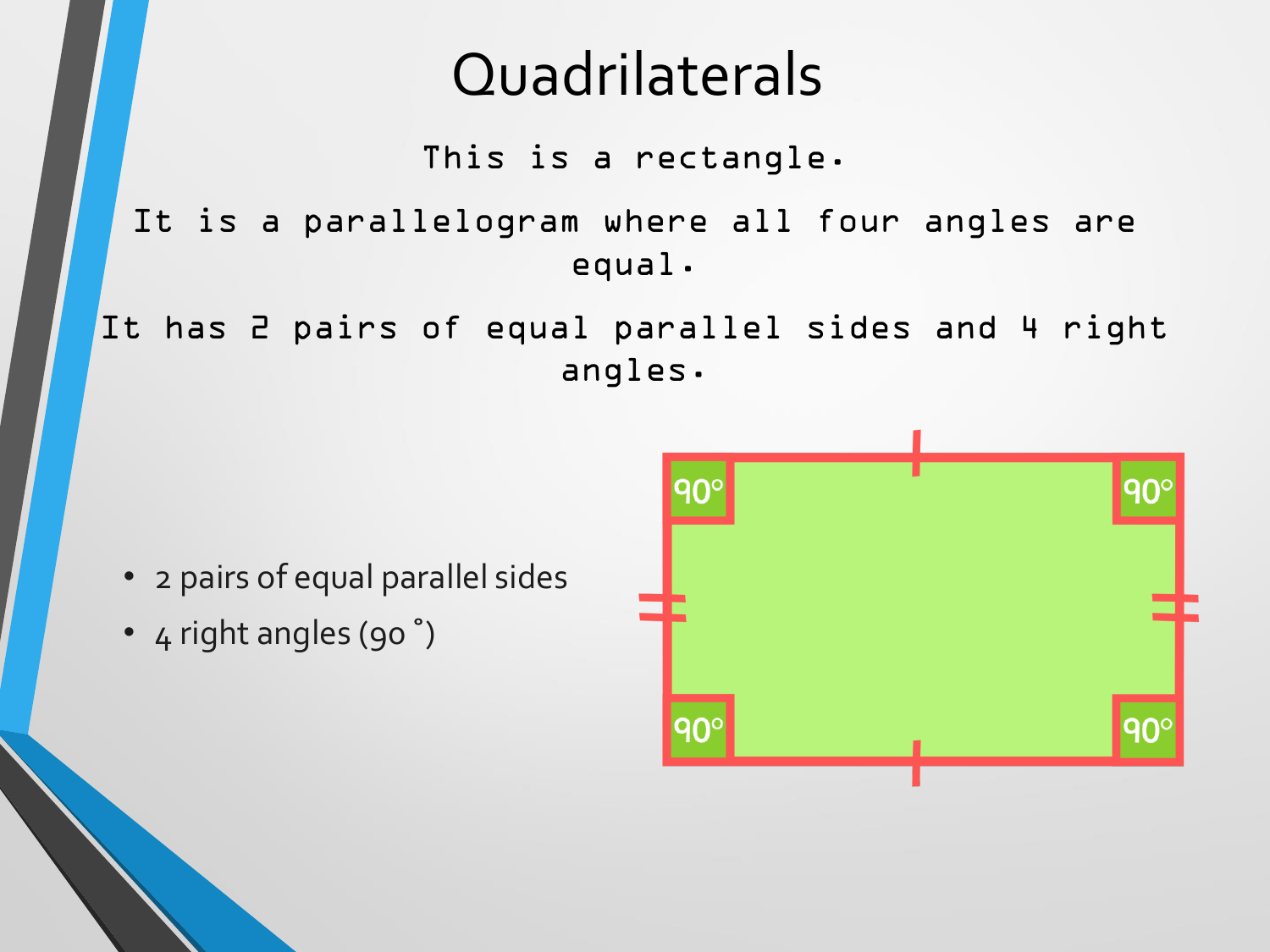This is a parallelogram.

It has 2 pairs of equal parallel sides and diagonally opposite angles are equal.

- 2 pairs of equal parallel sides
- Diagonally opposite angles are equal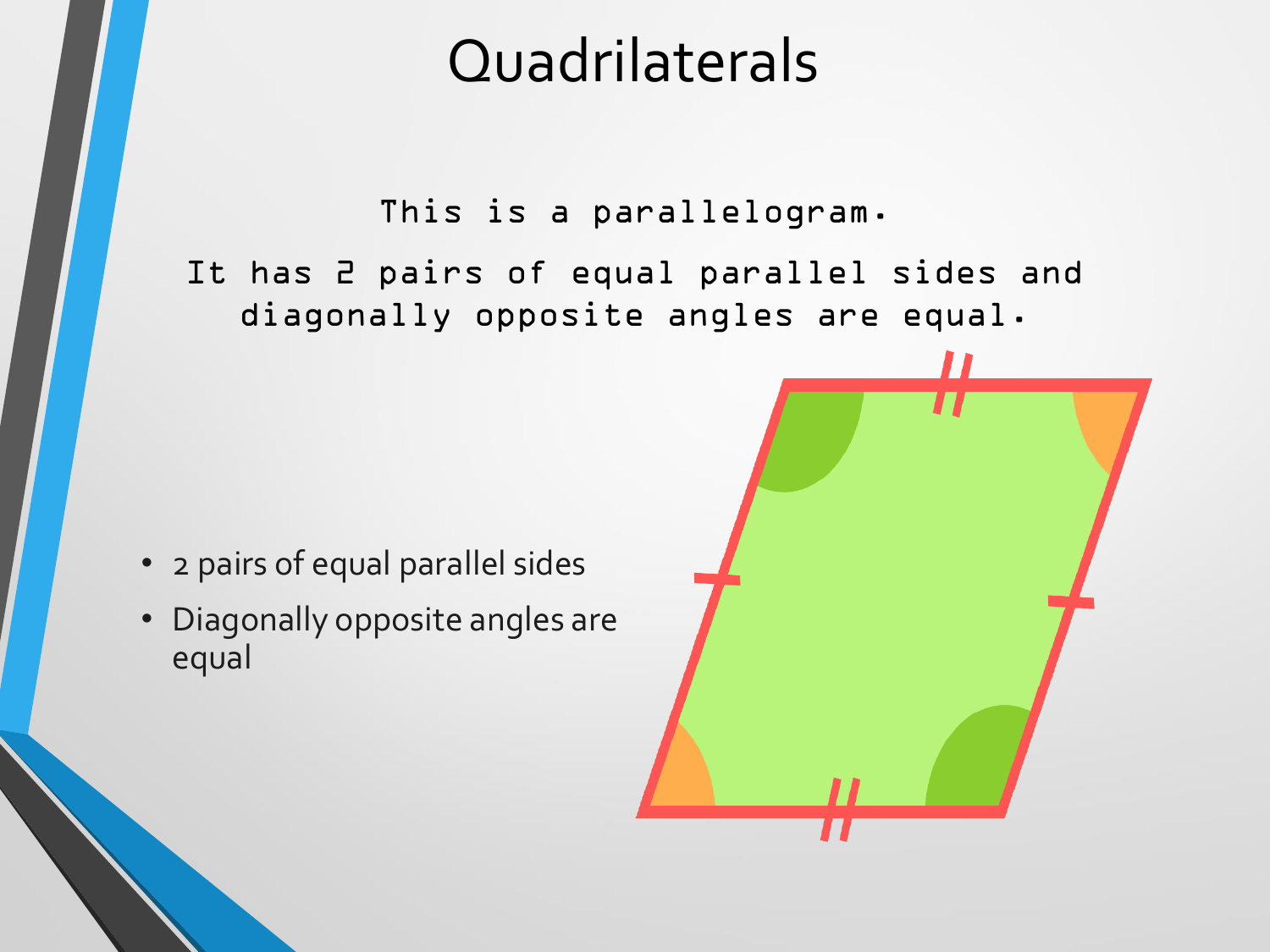#### This is a trapezium. It has 1 pair of parallel sides.

• 1 pair of sides are parallel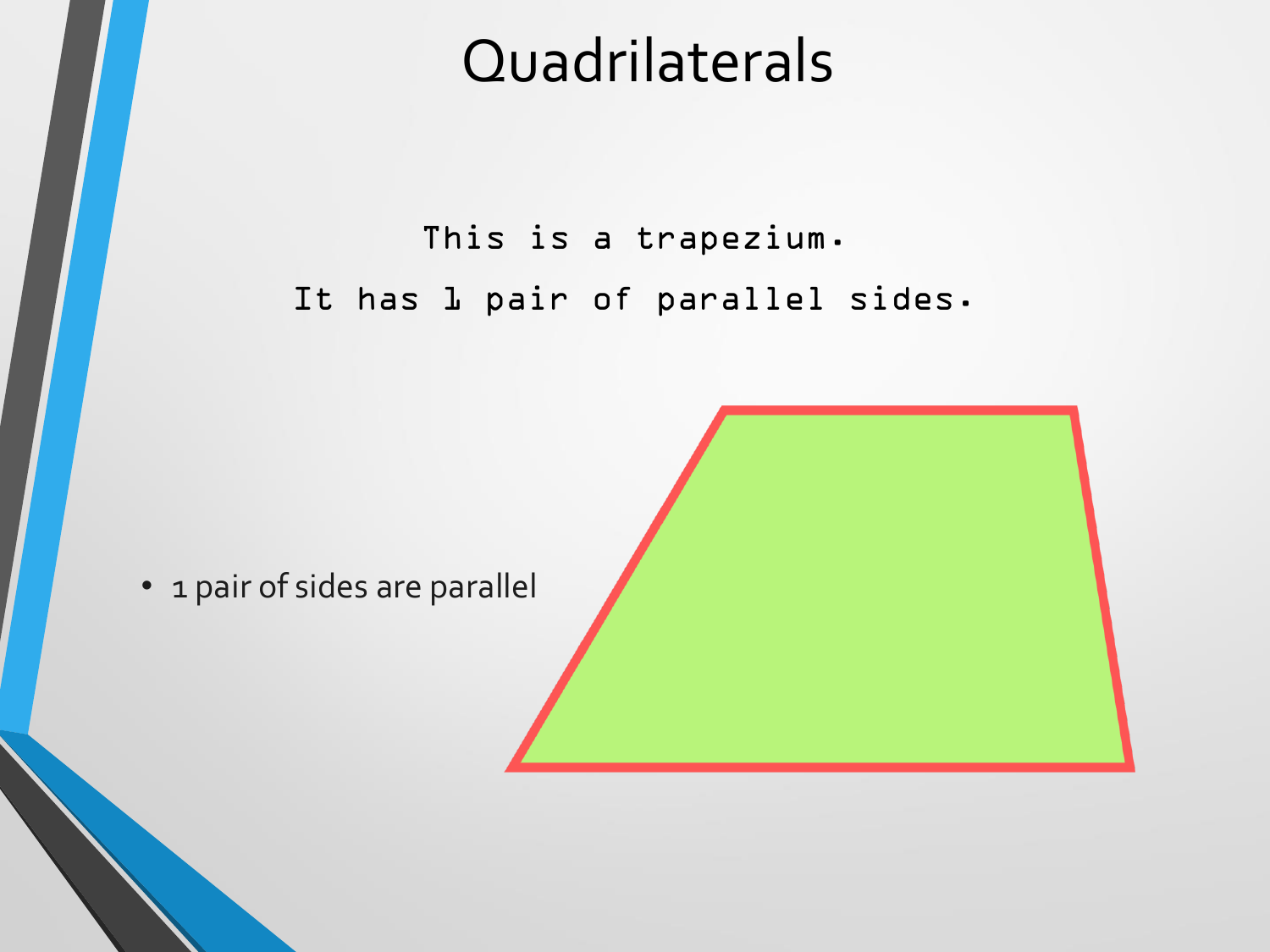This is a rhombus.

#### It is a parallelogram where all four sides are equal.

All 4 sides are equal and diagonally opposite angles are equal.

- All sides are equal
- Diagonally opposite angles are equal

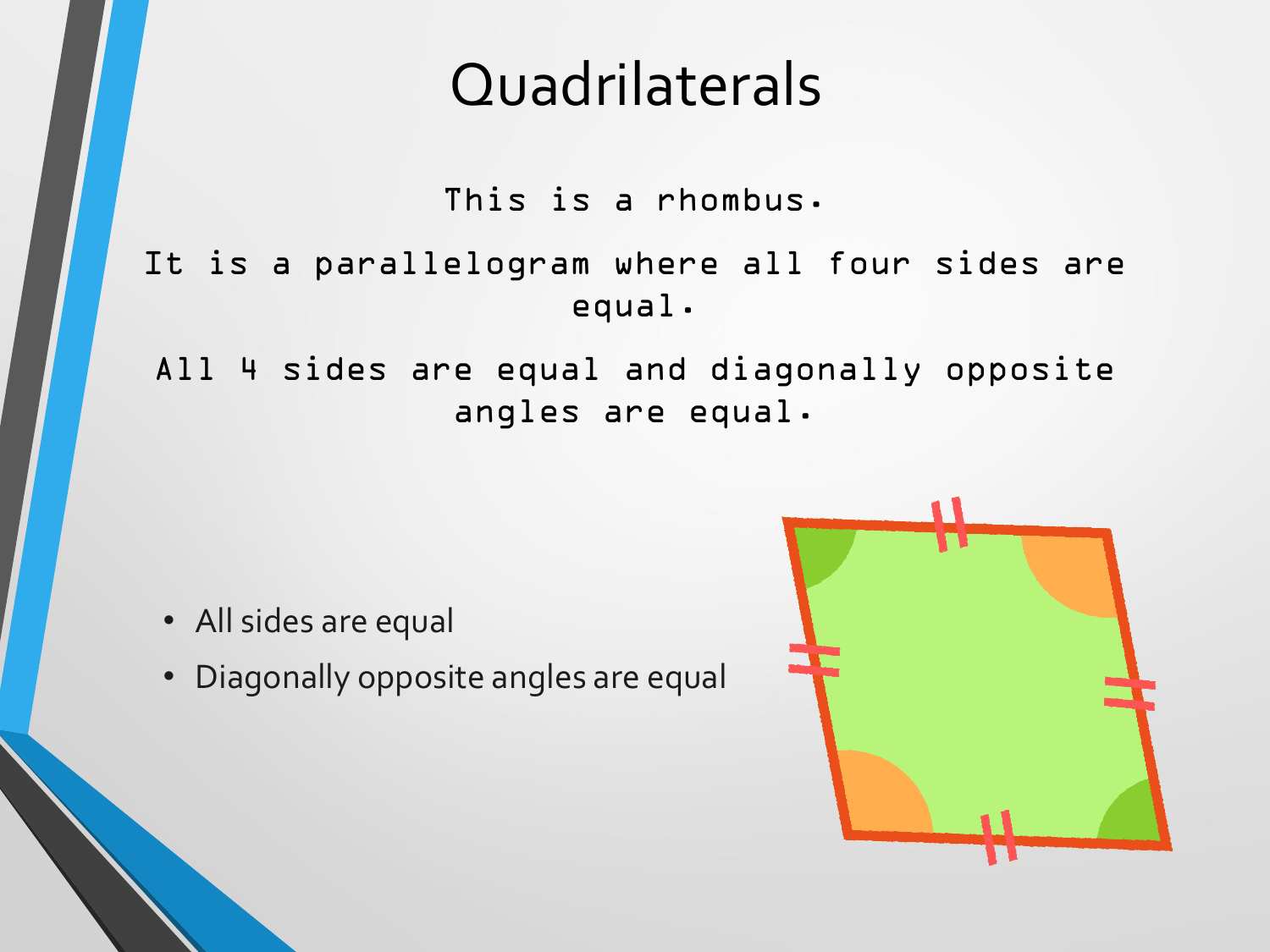This is a kite.

It has 2 pairs of equal sides and the horizontally opposite angles are equal.

- Horizontally opposite angles are equal
- 2 pairs of equal sides

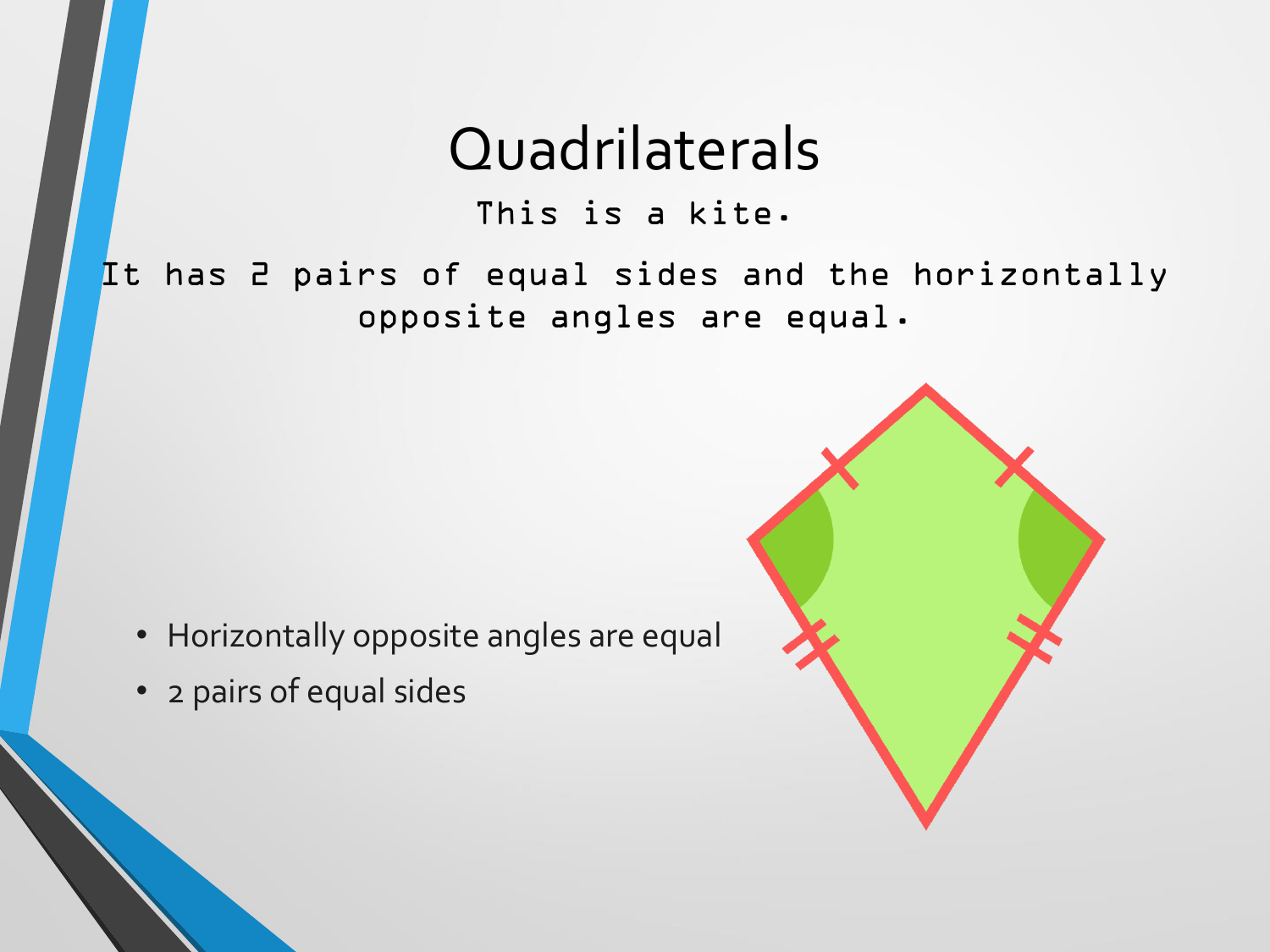Maria says:

#### "I can draw a quadrilateral with four equal length sides that is **not** a square."

Is she correct?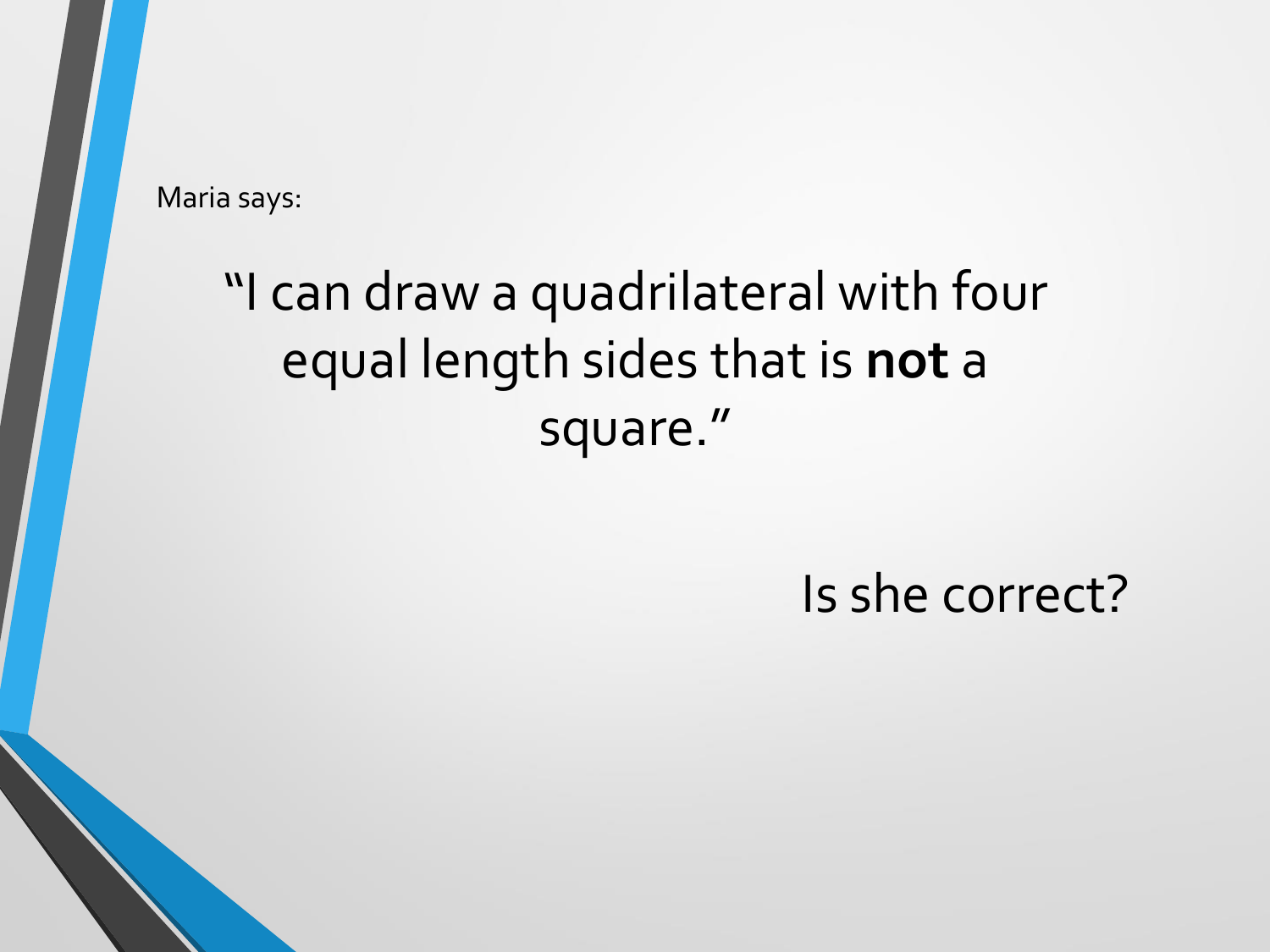#### Answer

Maria says:

### "I can draw a quadrilateral with four equal length sides that is **not** a square."

Is she correct?

Yes. Maria can draw a rhombus